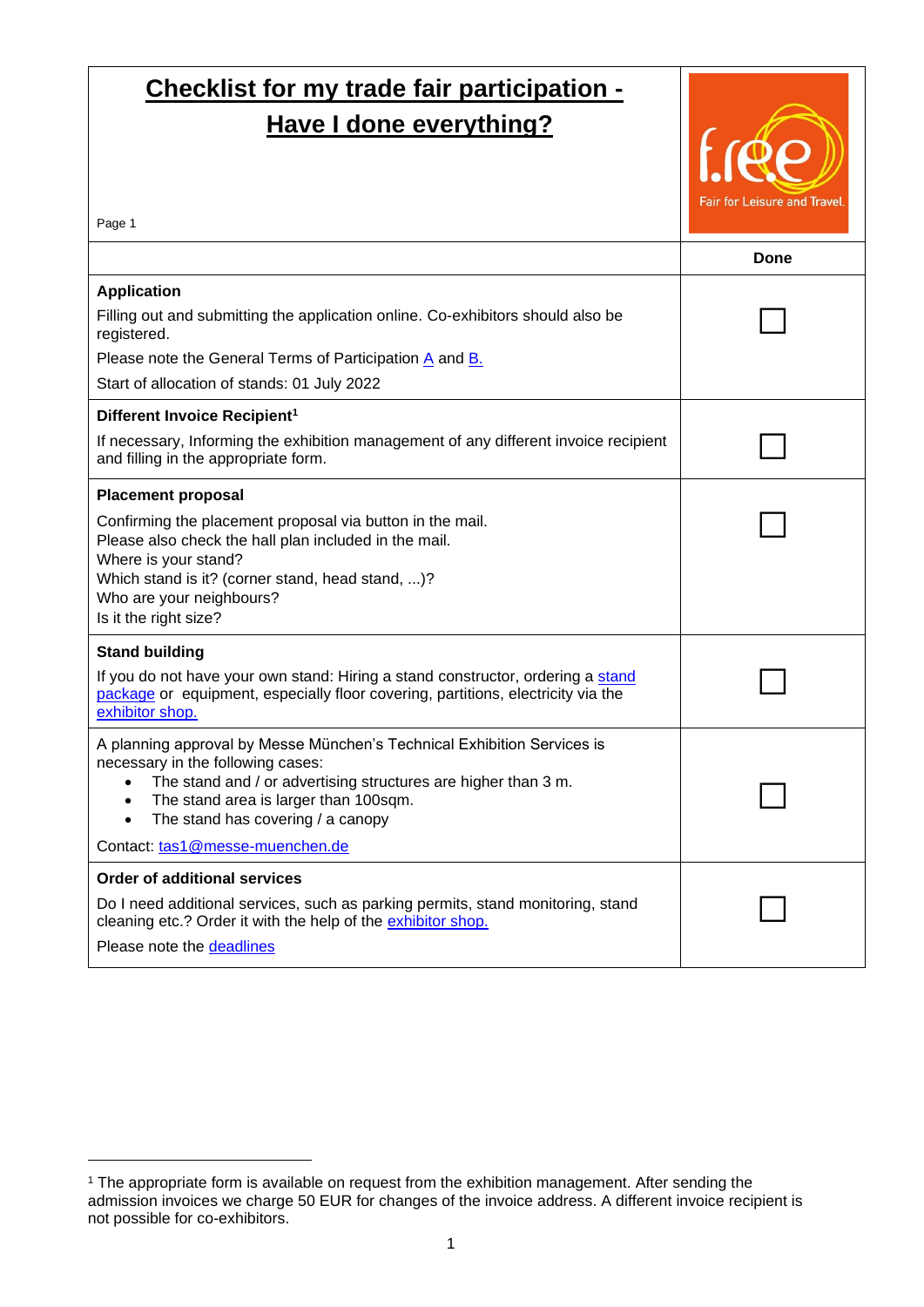|                                                                                                                                                  | <u>Checklist for my trade fair participation -</u>                                                                                                                                                                                                                         |                                    |
|--------------------------------------------------------------------------------------------------------------------------------------------------|----------------------------------------------------------------------------------------------------------------------------------------------------------------------------------------------------------------------------------------------------------------------------|------------------------------------|
|                                                                                                                                                  | <b>Have I done everything?</b>                                                                                                                                                                                                                                             |                                    |
|                                                                                                                                                  |                                                                                                                                                                                                                                                                            |                                    |
| Page 2                                                                                                                                           |                                                                                                                                                                                                                                                                            | <b>Fair for Leisure and Travel</b> |
|                                                                                                                                                  | Promotion - How can I make my trade fair appearance successful?                                                                                                                                                                                                            |                                    |
| 1.                                                                                                                                               | Ordering online vouchers for customers quite simply via the exhibitor shop<br>to invite them to visit the fair. The invoice per used voucher is issued by the<br>exhibitor.                                                                                                |                                    |
|                                                                                                                                                  | Contact: info@free-muenchen.de                                                                                                                                                                                                                                             |                                    |
| 2.                                                                                                                                               | Booking of advertising space on the exhibition grounds<br>You will find an overview of the available advertising spaces and media in<br>our advertising spaces brochure.                                                                                                   |                                    |
|                                                                                                                                                  | Contact: beate.rader@messe-muenchen.de                                                                                                                                                                                                                                     |                                    |
| 3.                                                                                                                                               | Advertising in the trade fair media (online exhibitor directory, f.re.e Journal<br>etc.): You will receive detailed information on the range, size and costs of<br>the individual advertising options from our media partner f.re.e Media<br>Services at Mid-October 2022. |                                    |
|                                                                                                                                                  | Contact: info@free-mediaservices.de                                                                                                                                                                                                                                        |                                    |
|                                                                                                                                                  | Participation in the stage program                                                                                                                                                                                                                                         |                                    |
| Sending the application for the free of charge participation with a lecture or a<br>presentation on a stage in time.                             |                                                                                                                                                                                                                                                                            |                                    |
|                                                                                                                                                  | Registration forms on the f.re.e website: from October 2022                                                                                                                                                                                                                |                                    |
|                                                                                                                                                  | <b>Conference and Meeting Rooms</b>                                                                                                                                                                                                                                        |                                    |
| Do I need an additional conference or meeting room? Reservation via exhibitor<br>shop.                                                           |                                                                                                                                                                                                                                                                            |                                    |
|                                                                                                                                                  | Contact: crs@messe-muenchen.de                                                                                                                                                                                                                                             |                                    |
|                                                                                                                                                  | <b>Evening Events on the Exhibition Stand</b>                                                                                                                                                                                                                              |                                    |
| Applying for the evening event at the exhibition stand.                                                                                          |                                                                                                                                                                                                                                                                            |                                    |
|                                                                                                                                                  | Contact: tas1@messe-muenchen.de                                                                                                                                                                                                                                            |                                    |
| <b>Admission invoice</b>                                                                                                                         |                                                                                                                                                                                                                                                                            |                                    |
|                                                                                                                                                  | Payment of the admission invoice from December 2022.                                                                                                                                                                                                                       |                                    |
| Entry in fair-related media                                                                                                                      |                                                                                                                                                                                                                                                                            |                                    |
|                                                                                                                                                  | Confirming of the correction proof of the catalogue publisher f.re.e Media Services<br>c/o jl. Media e.K.                                                                                                                                                                  |                                    |
| <b>Exhibitor passes</b>                                                                                                                          |                                                                                                                                                                                                                                                                            |                                    |
| Ordering exhibitor passes via the exhibitor shop from November 2022,<br>personalising them easily online and sending them directly to the staff. |                                                                                                                                                                                                                                                                            |                                    |
|                                                                                                                                                  | Contact: info@free-muenchen.de                                                                                                                                                                                                                                             |                                    |
| <b>Dates and Logistics</b>                                                                                                                       |                                                                                                                                                                                                                                                                            |                                    |
| fair?                                                                                                                                            | Do I have to send anything to my booth? Should any material be delivered to the                                                                                                                                                                                            |                                    |
|                                                                                                                                                  | If so, please note the shipping addresses during the trade fair and in advance: Here<br>is the relevant information.                                                                                                                                                       |                                    |